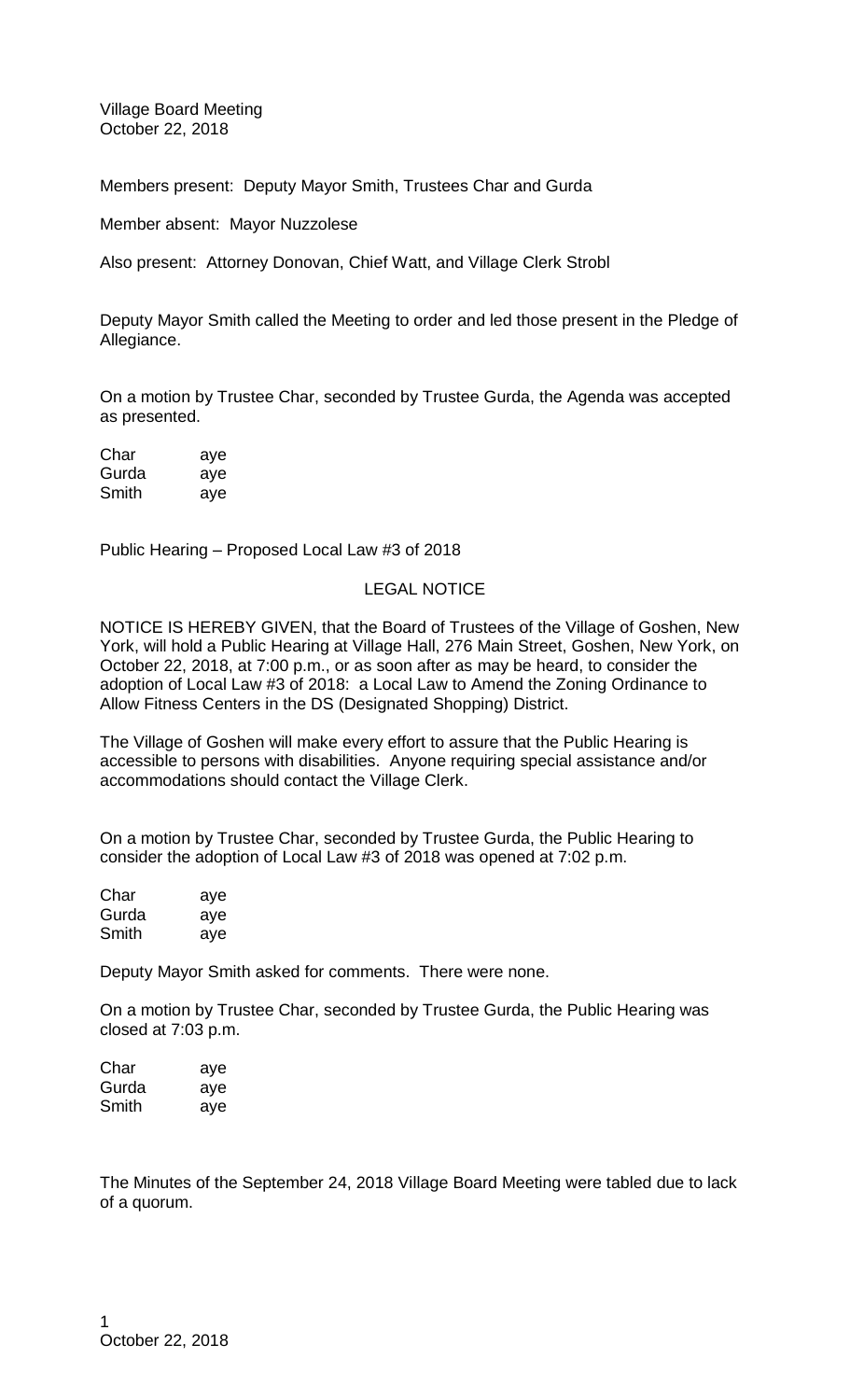Deputy Mayor Smith read a letter from the Pastor of the Church of St. John the Evangelist, requesting permission for their annual outdoor procession on December 9, 2018. Chief Watt noted that the Police Department has assisted with escorting this event for many years, and that it has run smoothly.

On a motion by Trustee Char, seconded by Trustee Gurda, permission was granted for the procession, pending receipt of the necessary insurance and indemnification.

| Char  | aye |
|-------|-----|
| Gurda | aye |
| Smith | aye |

Items of Business

Gurda aye Smith aye

Trustee Char moved the following, which was seconded by Trustee Gurda:

# **VILLAGE BOARD MEETING SCHEDULE – 2019**

The Board of Trustees of the Village of Goshen, New York, will hold Meetings in 2019 at Village Hall, 276 Main Street, Goshen, NY at 7:00 p.m. on the following dates:

| January 14  | May 13      | September 23 |
|-------------|-------------|--------------|
| January 28  | June 10     | October 28   |
| February 11 | June 24     | November 25  |
| February 25 | July 8      | December 9   |
| March 11    | July 22     | December 23  |
| March 25    | August 12   |              |
| April 1     | August 26   |              |
| April 22    | September 9 |              |
| Char<br>ave |             |              |

Trustee Char moved the following, which was seconded by Trustee Gurda:

WHEREAS, The Village of Goshen owns property designated as:

| 13-1-32.61    | Town of Goshen          |
|---------------|-------------------------|
| $15 - 1 - 8$  | Town of Goshen          |
| $15 - 1 - 48$ | Town of Goshen          |
| $15 - 1 - 50$ | Town of Goshen          |
| $61 - 1 - 43$ | <b>Town of Wallkill</b> |

AND, WHEREAS, the above described property is used by the Village of Goshen for water supply purposes for its residents and others who use State and County facilities within the Village, and

WHEREAS, the County Legislature has exempted the described properties from County Taxation in years past,

NOW, THEREFORE, BE IT RESOLVED, that the Village of Goshen is requesting the Legislature of Orange County to exempt the described property from County taxation, for the year 2020, in view of its use for municipal purposes.

| Char  | aye |
|-------|-----|
| Gurda | aye |
| Smith | aye |

 $\mathfrak{D}$ October 22, 2018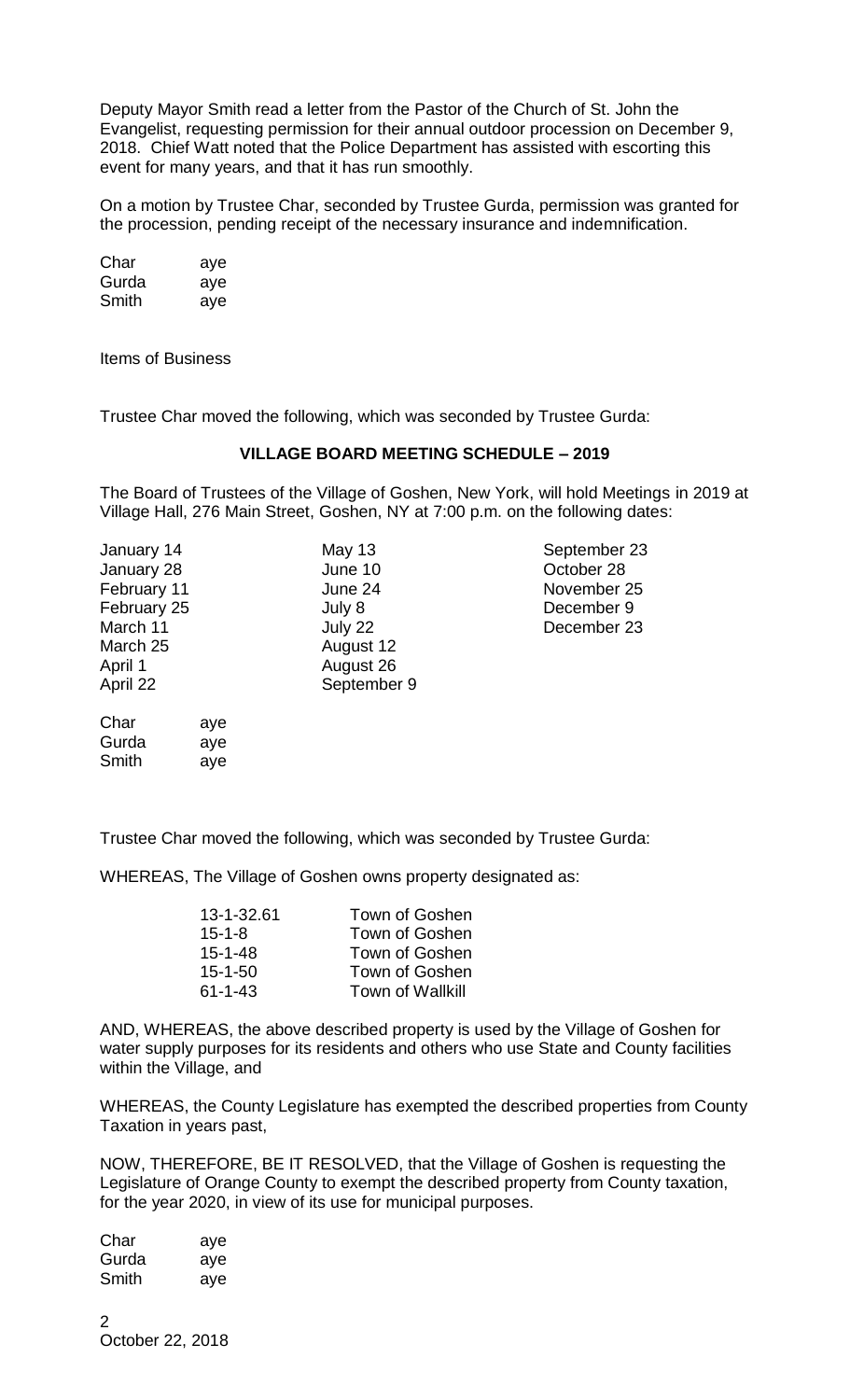On a motion by Trustee Char, seconded by Trustee Gurda, the Village Board of the Village of Goshen hereby accepts funds, on behalf of the Joint Recreation Commission, allocated by the Orange County Department of Health, Healthy Orange Program, in the amount of \$3,475.00.

It is understood that the approved funding for this grant will be used for the development of walking loops, the installation of bike racks, and the promotion of healthy eating.

| Char  | aye |
|-------|-----|
| Gurda | aye |
| Smith | aye |

Trustee Char offered the following Resolution, and moved its adoption:

WHEREAS, the Board of Trustees must designate by Resolution and publish the offices which are to be filled in the Village election, and the terms thereof;

NOW, THEREFORE, BE IT RESOLVED, that the Board of Trustees of the Village of Goshen designates the following offices vacant at the end of the current official year, to be filled at the Village election to be held on March 19, 2019, for the following terms:

One (1) Mayor for two (2) years Two (2) Trustees for two (2) years One (1) Village Justice for four (4) years

IT IS FURTHER RESOLVED, that the Village Clerk is hereby directed to publish this Resolution in full in the Goshen Independent.

The foregoing Resolution was seconded by Trustee Gurda, and a vote resulted as follows:

| Char  | aye |
|-------|-----|
| Gurda | aye |
| Smith | aye |

On a motion by Trustee Char, seconded by Trustee Gurda, the Board hereby accepts the proposal from Benefit Coordinators of America, LLC (BenefitScape), dated October 11, 2018, for services relative to Affordable Care Act Compliance Services as set forth in the attached Agreement. The Mayor is hereby authorized to sign the proposal, in agreement with the fees and expenses in Exhibit A.

| Char  | aye |
|-------|-----|
| Gurda | aye |
| Smith | aye |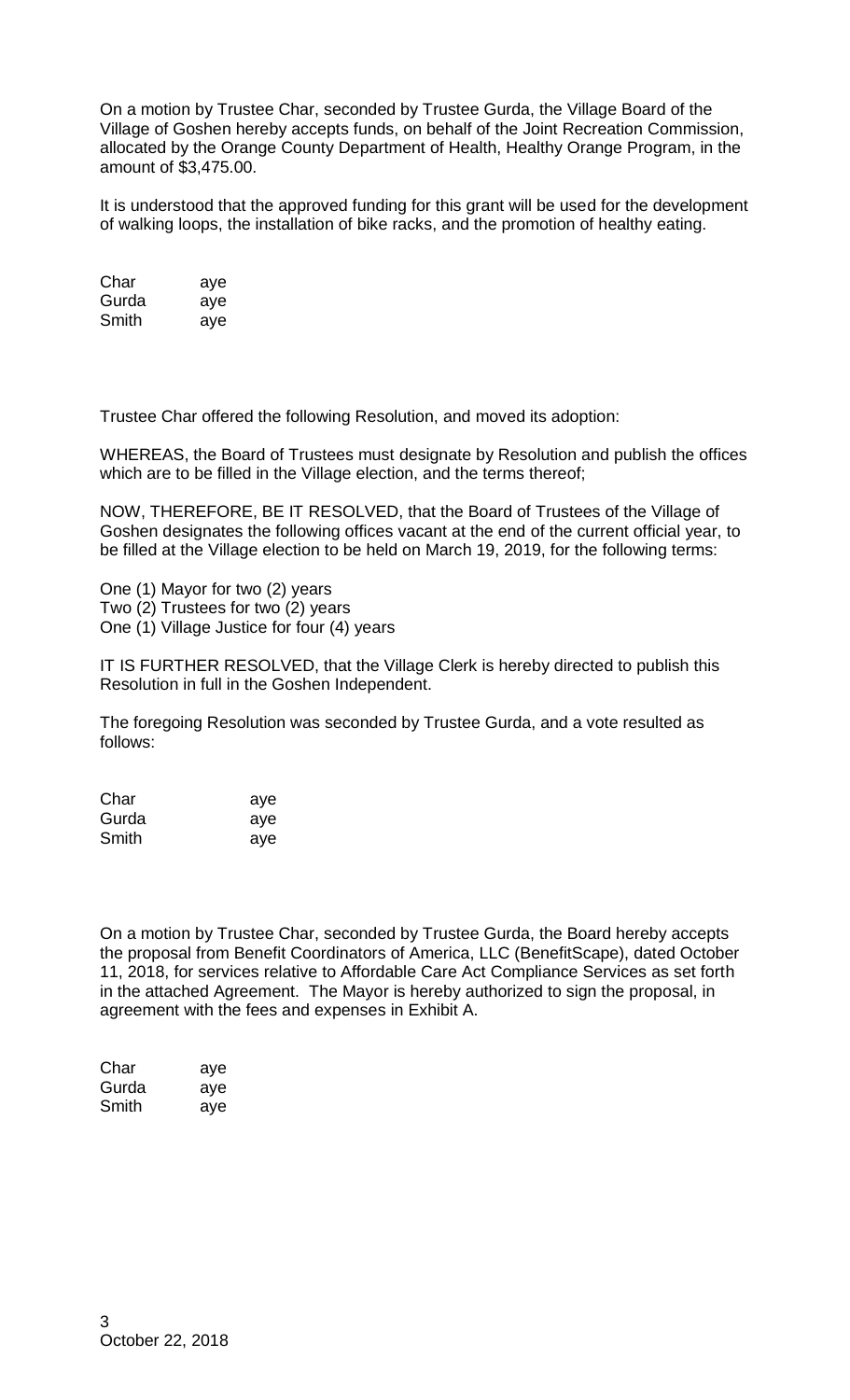On a motion by Trustee Char, seconded by Trustee Gurda, the Village Board of the Village of Goshen hereby adopts the attached Sexual Harassment Policy, as mandated by the State of New York.

Any prior policies adopted by the Village Board are hereby repealed.

| Char  | aye |
|-------|-----|
| Gurda | aye |
| Smith | aye |

### **Village of Goshen Sexual Harassment Policy**

### **Introduction**

The Village of Goshen is committed to maintaining a workplace free from sexual harassment. Sexual harassment is a form of workplace discrimination. All employees are required to work in a manner that prevents sexual harassment in the workplace. This Policy is one component of the Village of Goshen's commitment to a discrimination-free work environment. Sexual harassment is against the law<sup>1</sup> and all employees have a legal right to a workplace free from sexual harassment and employees are urged to report sexual harassment by filing a complaint internally with the Village of Goshen. Employees can also file a complaint with a government agency or in court under federal, state or local antidiscrimination laws.

### **Policy:**

- 1. The Village of Goshen's policy applies to all employees, applicants for employment, interns, whether paid or unpaid, contractors and persons conducting business, regardless of immigration status, with the Village of Goshen. In the remainder of this document, the term "employees" refers to this collective group.
- 2. Sexual harassment will not be tolerated. Any employee or individual covered by this policy who engages in sexual harassment or retaliation will be subject to remedial and/or disciplinary action (*e.g.,* counseling, suspension, termination).
- 3. Retaliation Prohibition: No person covered by this Policy shall be subject to adverse action because the employee reports an incident of sexual harassment, provides information, or otherwise assists in any investigation of a sexual harassment complaint.The Village of Goshen will not tolerate such retaliation against anyone who, in good faith, reports or provides information about suspected sexual harassment. Any employee of the Village of Goshen who retaliates against anyone involved in a sexual harassment investigation will be subjected to disciplinary action, up to and including termination. All employees, paid or unpaid interns, or non-employees working in the workplace who believe they have been subject to such retaliation should inform a supervisor, manager, or the Mayor. All employees, paid or unpaid interns or non-employees who believe they have been a target of such retaliation may also seek relief in other available forums, as explained below in the section on Legal Protections.
- 4. Sexual harassment is offensive, is a violation of our policies, is unlawful, and may subject the Village of Goshen to liability for harm to targets of sexual harassment. Harassers may also be individually subject to liability. Employees of every level who engage in sexual harassment, including managers and supervisors who engage in sexual harassment or who allow such behavior to continue, will be penalized for such misconduct.
- 5. The Village of Goshen will conduct a prompt and thorough investigation that ensures due process for all parties, whenever management receives a complaint about sexual harassment, or otherwise knows of possible sexual harassment occurring. The Village of Goshen will keep the investigation confidential to the extent possible. Effective corrective action will be taken whenever sexual harassment is found to have occurred. All employees, including managers and supervisors, are required to cooperate with any internal investigation of sexual harassment.
- 6. All employees are encouraged to report any harassment or behaviors that violate this policy. The Village of Goshen will provide all employees with a complaint form for employees to report harassment and file complaints.

 $\overline{a}$ 

 $1$  While this policy specifically addresses sexual harassment, harassment because of and discrimination against persons of all protected classes is prohibited. In New York State, such classes includeage, race, creed, color, national origin, sexual orientation, military status, sex, disability, marital status, domestic violence victim status, gender identity and criminal history.

<sup>2</sup> A non-employee is someone who is (or is employed by) a contractor, subcontractor, vendor, consultant, or anyone providing services in the workplace. Protected non-employees include persons commonly referred to as independent contractors, "gig workers and temporary workers. Also included are persons providing equipment repair, cleaning services or any other services provided pursuant to a contract with the employer.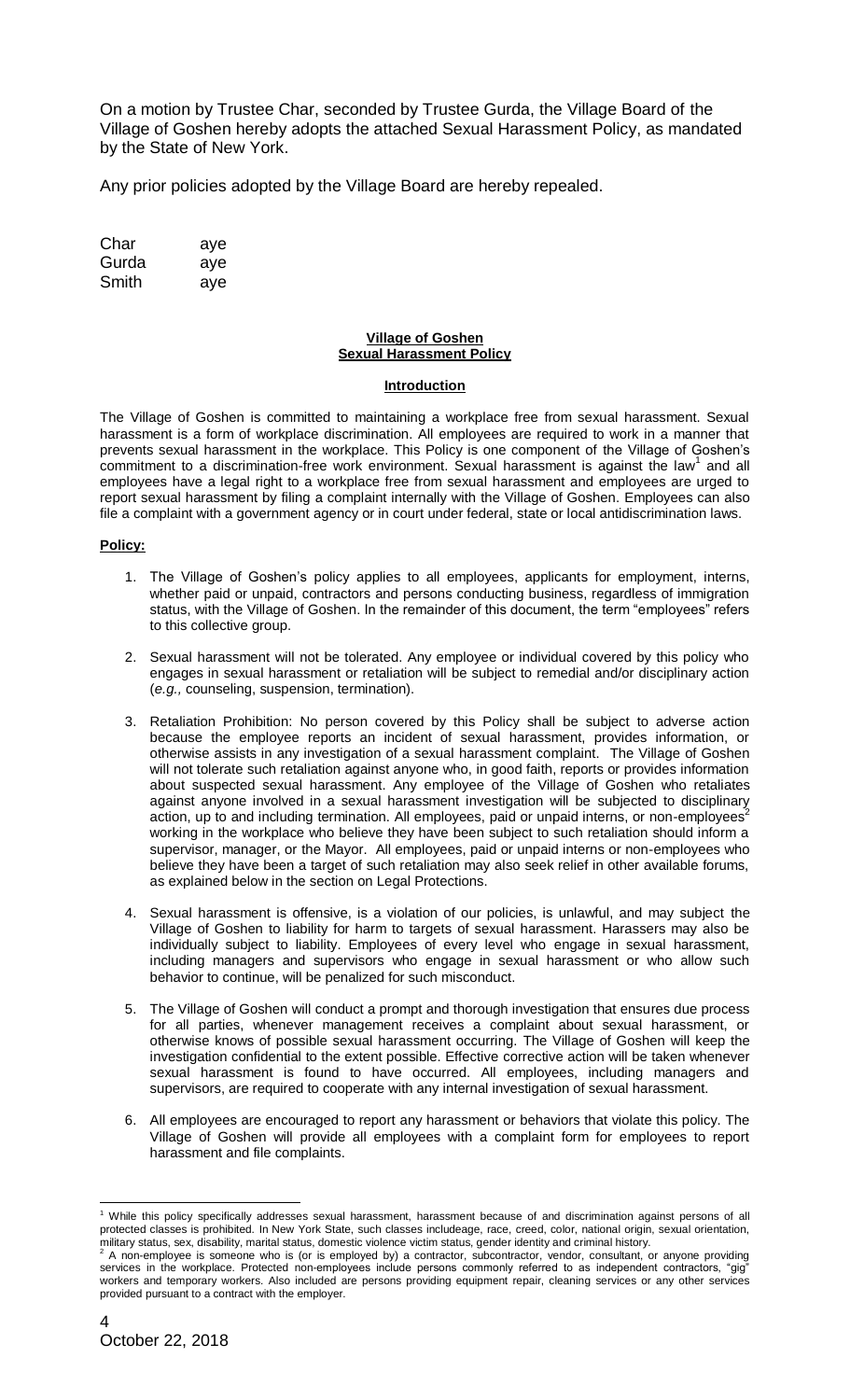- 7. Managers and supervisors are **required** to report any complaint that they receive, or any harassment that they observe or become aware of, to the Mayor.
- 8. This policy applies to all employees, paid or unpaid interns, and non-employees and all must follow and uphold this policy. This policy must be provided to all employees and should be posted prominently in all work locations to the extent practicable (for example, in a main office, not an offsite work location) and be provided to employees upon hiring.

### **What Is "Sexual Harassment"?**

Sexual harassment is a form of sex discrimination and is unlawful under federal, state, and (where applicable) local law. Sexual harassment includes harassment on the basis of sex, sexual orientation, self-identified or perceived sex, gender expression, gender identity and the status of being transgender.

Sexual harassment includes unwelcome conduct which is either of a sexual nature, or which is directed at an individual because of that individual's sex when:

- Such conduct has the purpose or effect of unreasonably interfering with an individual's work performance or creating an intimidating, hostile or offensive work environment, even if the reporting individual is not the intended target of the sexual harassment;
- Such conduct is made either explicitly or implicitly a term or condition of employment; or
- Submission to or rejection of such conduct is used as the basis for employment decisions affecting an individual's employment.

A sexually harassing hostile work environment includes, but is not limited to, words, signs, jokes, pranks, intimidation or physical violence which are of a sexual nature, or which are directed at an individual because of that individual's sex. Sexual harassment also consists of any unwanted verbal or physical advances, sexually explicit derogatory statements or sexually discriminatory remarks made by someone which are offensive or objectionable to the recipient, which cause the recipient discomfort or humiliation, which interfere with the recipient's job performance.

Sexual harassment also occurs when a person in authority tries to trade job benefits for sexual favors. This can include hiring, promotion, continued employment or any other terms, conditions or privileges of employment. This is also called "quid pro quo" harassment.

Any employee who feels harassed should report the harassing conduct so that any violation of this policy can be corrected promptly. Any harassing conduct, even a single incident, can be addressed under this policy.

#### **Examples of sexual harassment**

The following describes some of the types of acts that may be unlawful sexual harassment and that are strictly prohibited:

- Physical acts of a sexual nature, such as:
	- o Touching, pinching, patting, kissing, hugging, grabbing, brushing against another employee's body or poking another employee's body;
		- Rape, sexual battery, molestation or attempts to commit these assaults.
- Unwanted sexual advances or propositions, such as:
	- o Requests for sexual favors accompanied by implied or overt threats concerning the target's job performance evaluation, a promotion or other job benefits or detriments;
	- o Subtle or obvious pressure for unwelcome sexual activities.
- Sexually oriented gestures, noises, remarks or jokes, or comments about a person's sexuality or sexual experience, which create a hostile work environment.
- Sex stereotyping occurs when conduct or personality traits are considered inappropriate simply because they may not conform to other people's ideas or perceptions about how individuals of a particular sex should act or look.
- Sexual or discriminatory displays or publications anywhere in the workplace, such as:
	- Displaying pictures, posters, calendars, graffiti, objects, promotional material, reading materials or other materials that are sexually demeaning or pornographic. This includes such sexual displays on workplace computers or cell phones and sharing such displays while in the workplace.
- Hostile actions taken against an individual because of that individual's sex, sexual orientation, gender identity and the status of being transgender, such as:
	- o Interfering with, destroying or damaging a person's workstation, tools or equipment, or otherwise interfering with the individual's ability to perform the job;
	- Sabotaging an individual's work; or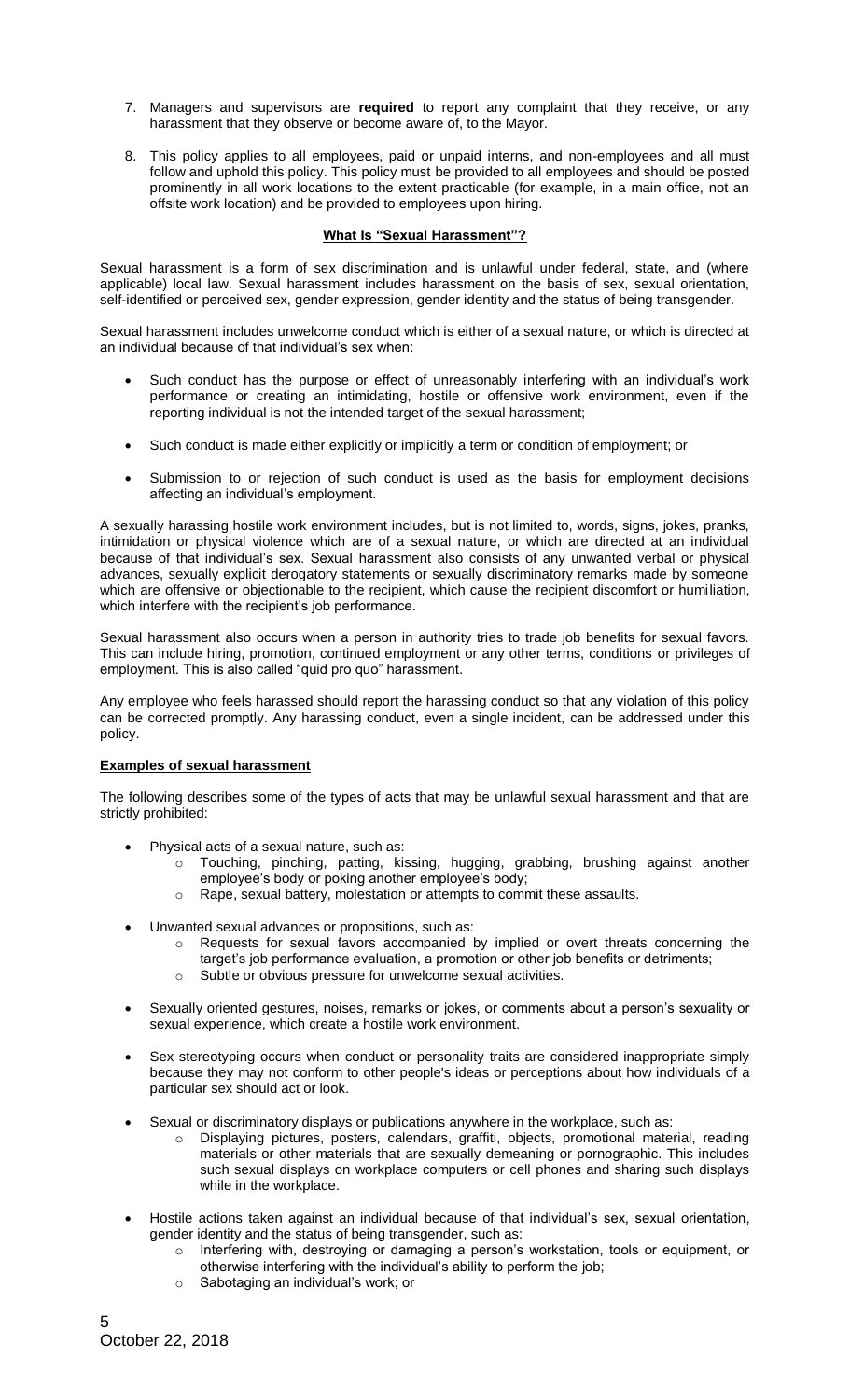### Bullying, yelling, name-calling.

### **Who can be a target of sexual harassment?**

Sexual harassment can occur between any individuals, regardless of their sex or gender. New York Law protects employees, paid or unpaid interns, and non-employees, including independent contractors, and those employed by companies contracting to provide services in the workplace. Harassers can be a superior, a subordinate, a coworker or anyone in the workplace including an independent contractor, contract worker, vendor, client, customer or visitor.

### **Where can sexual harassment occur?**

Unlawful sexual harassment is not limited to the physical workplace itself. It can occur while employees are traveling for business or at employer sponsored events or parties. Calls, texts, emails, and social media usage by employees can constitute unlawful workplace harassment, even if they occur away from the workplace premises, on personal devices or during non-work hours.

### **Retaliation**

Unlawful retaliation can be any action that could discourage a worker from coming forward to make or support a sexual harassment claim. Adverse action need not be job-related or occur in the workplace to constitute unlawful retaliation (*e.g.,* threats of physical violence outside of work hours).

Such retaliation is unlawful under federal, state, and (where applicable) local law. The New York State Human Rights Law protects any individual who has engaged in "protected activity." Protected activity occurs when a person has:

- made a complaint of sexual harassment, either internally or with any anti-discrimination agency;
- testified or assisted in a proceeding involving sexual harassment under the Human Rights Law or other anti-discrimination law;
- opposed sexual harassment by making a verbal or informal complaint to management, or by simply informing a supervisor or manager of harassment;
- reported that another employee has been sexually harassed; or
- encouraged a fellow employee to report harassment.

Even if the alleged harassment does not turn out to rise to the level of a violation of law, the individual is protected from retaliation if the person had a good faith belief that the practices were unlawful. However, the retaliation provision is not intended to protect persons making intentionally false charges of harassment.

### **Reporting Sexual Harassment**

**Preventing sexual harassment is everyone's responsibility.** The Village of Goshen cannot prevent or remedy sexual harassment unless it knows about it. Any employee, paid or unpaid intern or nonemployee who has been subjected to behavior that may constitute sexual harassment is encouraged to report such behavior to a supervisor, manager or the Mayor. Anyone who witnesses or becomes aware of potential instances of sexual harassment should report such behavior to a supervisor, manager or the Mayor.

Reports of sexual harassment may be made verbally or in writing. A form for submission of a written complaint is attached to this Policy, and all employees are encouraged to use this complaint form. Employees who are reporting sexual harassment on behalf of other employees should use the complaint form and note that it is on another employee's behalf.

Employees, paid or unpaid interns or non-employees who believe they have been a target of sexual harassment may also seek assistance in other available forums, as explained below in the section on Legal Protections.

### **Supervisory Responsibilities**

All supervisors and managers who receive a complaint or information about suspected sexual harassment, observe what may be sexually harassing behavior or for any reason suspect that sexual harassment is occurring, **are required** to report such suspected sexual harassment to the Mayor.

In addition to being subject to discipline if they engaged in sexually harassing conduct themselves, supervisors and managers will be subject to discipline for failing to report suspected sexual harassment or otherwise knowingly allowing sexual harassment to continue.

Supervisors and managers will also be subject to discipline for engaging in any retaliation.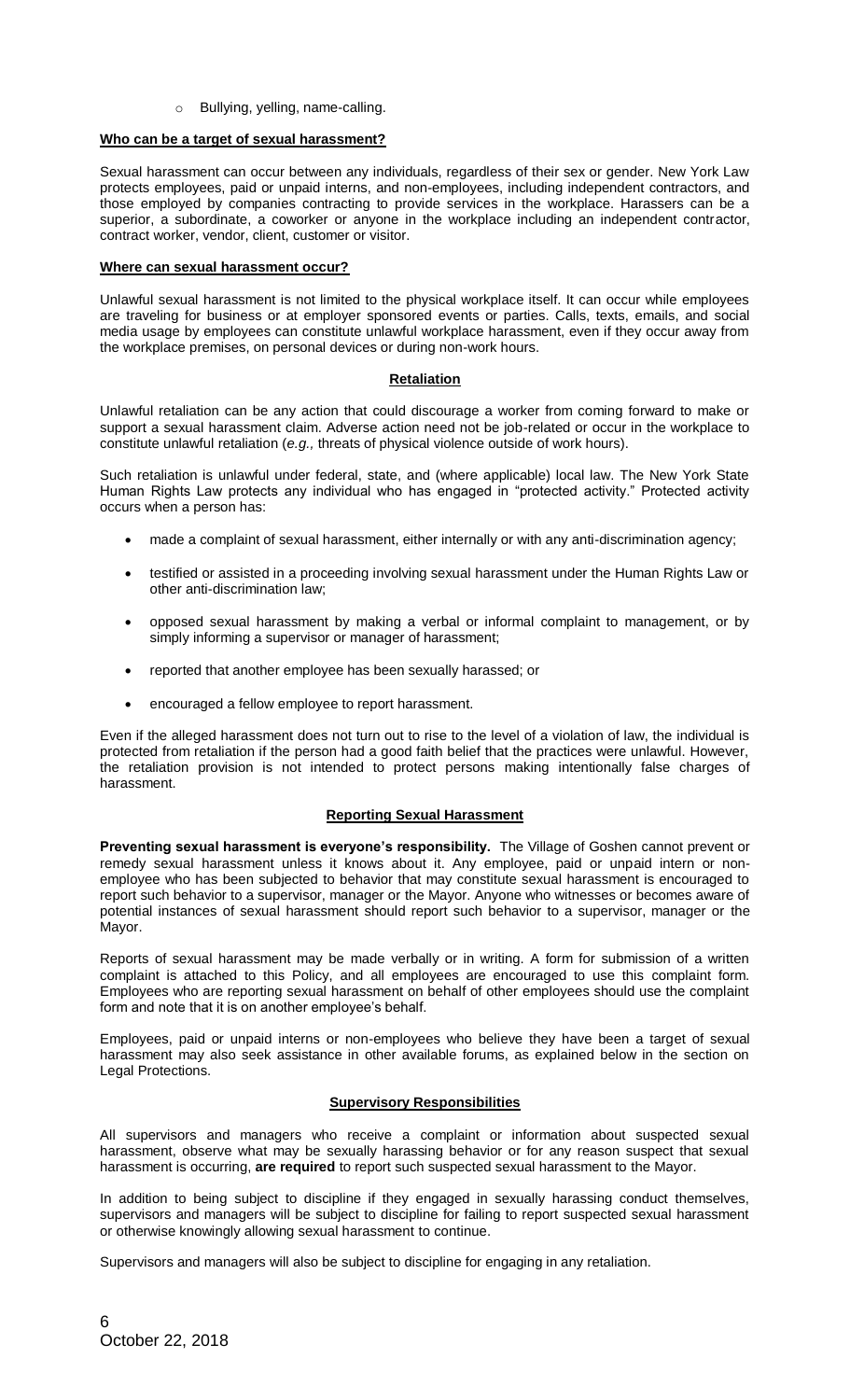### **Complaint and Investigation of Sexual Harassment**

All complaints or information about sexual harassment will be investigated, whether that information was reported in verbal or written form. Investigations will be conducted in a timely manner, and will be confidential to the extent possible.

An investigation of any complaint, information or knowledge of suspected sexual harassment will be prompt and thorough, commenced immediately and completed as soon as possible. The investigation will be kept confidential to the extent possible. All persons involved, including complainants, witnesses and alleged harassers will be accorded due process, as outlined below, to protect their rights to a fair and impartial investigation.

Any employee may be required to cooperate as needed in an investigation of suspected sexual harassment. The Village of Goshen will not tolerate retaliation against employees who file complaints, support another's complaint or participate in an investigation regarding a violation of this policy.

While the process may vary from case to case, investigations should be done in accordance with the following steps:

- Upon receipt of complaint, the Mayor will conduct an immediate review of the allegations, and take any interim actions (*e.g.,* instructing the respondent to refrain from communications with the complainant), as appropriate. If the complaint is verbal, encourage the individual to complete the "Complaint Form" in writing. If he or she refuses, prepare a Complaint Form based on the verbal reporting.
- If documents, emails or phone records are relevant to the investigation, take steps to obtain and preserve them.
- Request and review all relevant documents, including all electronic communications.
- Interview all parties involved, including any relevant witnesses;
- Create a written documentation of the investigation (such as a letter, memo or email), which contains the following:
	- o A list of all documents reviewed, along with a detailed summary of relevant documents;
	- $\circ$  A list of names of those interviewed, along with a detailed summary of their statements;
	- o A timeline of events;
	- o A summary of prior relevant incidents, reported or unreported; and
	- $\circ$  The basis for the decision and final resolution of the complaint, together with any corrective action(s).
- Keep the written documentation and associated documents in a secure and confidential location.
- Promptly notify the individual who reported the harassing conduct and the individual(s) about whom the complaint was made of the final determination and implement any corrective actions identified in the written document.
- Inform the individual who reported of the right to file a complaint or charge externally as outlined in the next section.

### **Legal Protections And External Remedies**

Sexual harassment is not only prohibited by the Village of Goshen but is also prohibited by state, federal, and, where applicable, local law.

Aside from the internal process at the Village of Goshen, employees may also choose to pursue legal remedies with the following governmental entities. While a private attorney is not required to file a complaint with a governmental agency, you may seek the legal advice of an attorney.

In addition to those outlined below, employees in certain industries may have additional legal protections.

### **New York State Human Rights Law (HRL)**

The Human Rights Law (HRL), codified as N.Y. Executive Law, art. 15, § 290 *et seq.*, applies to all employers in New York State with regard to sexual harassment, and protects employees, paid or unpaid interns and non-employees, regardless of immigration status. A complaint alleging violation of the Human Rights Law may be filed either with the Division of Human Rights (DHR) or in New York State Supreme Court.

Complaints with DHR may be filed any time **within one year** of the harassment. If an individual did not file at DHR, they can sue directly in state court under the HRL, **within three years** of the alleged sexual harassment. An individual may not file with DHR if they have already filed a HRL complaint in state court.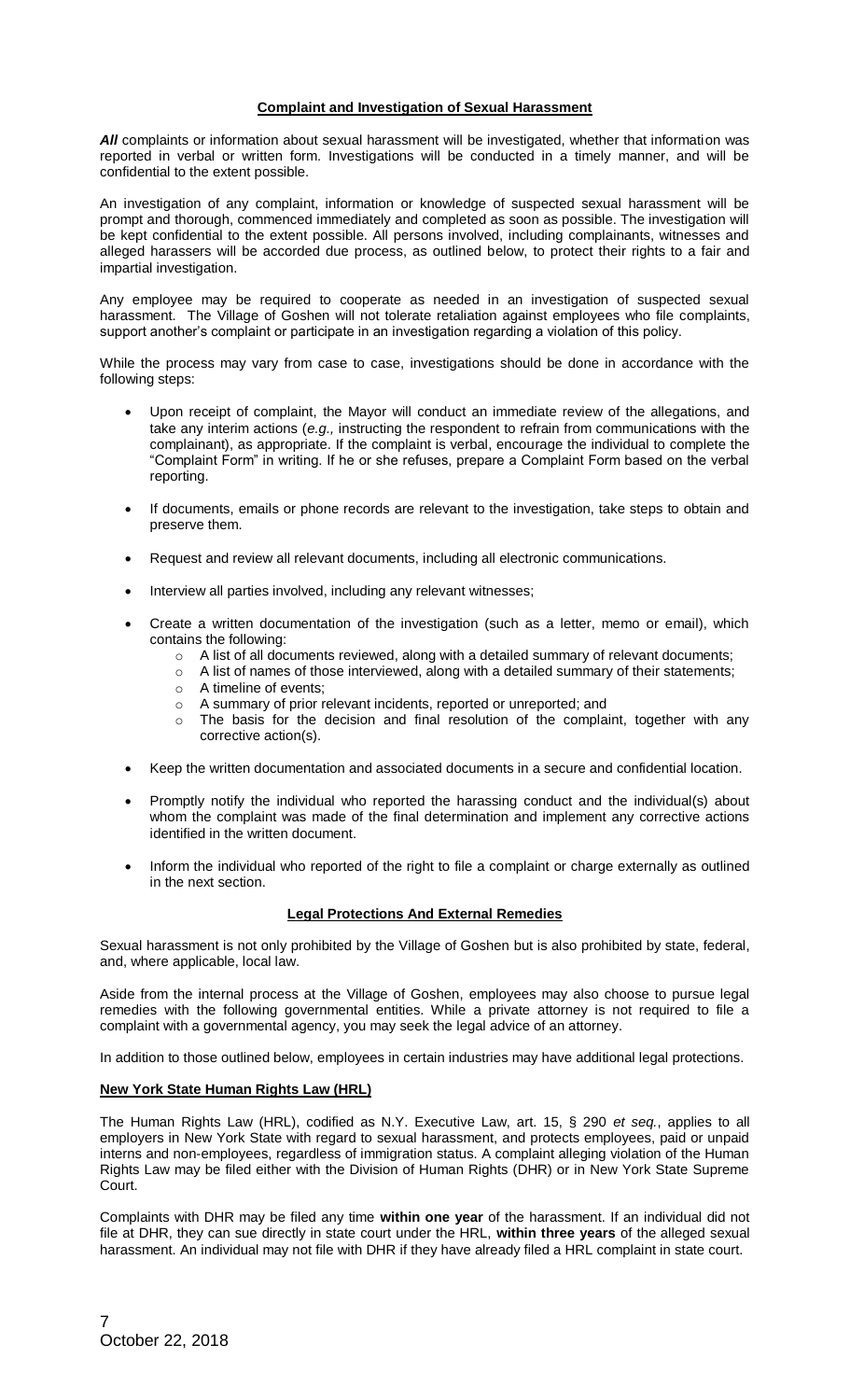Complaining internally to the Village of Goshen does not extend your time to file with DHR or in court. The one year or three years is counted from date of the most recent incident of harassment.

You do not need an attorney to file a complaint with DHR, and there is no cost to file with DHR.

DHR will investigate your complaint and determine whether there is probable cause to believe that sexual harassment has occurred. Probable cause cases are forwarded to a public hearing before an administrative law judge. If sexual harassment is found after a hearing, DHR has the power to award relief, which varies but may include requiring your employer to take action to stop the harassment, or redress the damage caused, including paying monetary damages, attorney's fees and civil fines.

DHR's main office contact information is: NYS Division of Human Rights, One Fordham Plaza, Fourth Floor, Bronx, New York 10458. You may call (718) 741-8400 or visit: www.dhr.ny.gov.

Contact DHR at (888) 392-3644 or visit dhr.ny.gov/complaint for more information about filing a complaint. The website has a complaint form that can be downloaded, filled out, notarized and mailed to DHR. The website also contains contact information for DHR's regional offices across New York State.

### **Civil Rights Act of 1964**

The United States Equal Employment Opportunity Commission (EEOC) enforces federal antidiscrimination laws, including Title VII of the 1964 federal Civil Rights Act (codified as 42 U.S.C. § 2000e *et seq.*). An individual can file a complaint with the EEOC anytime within 300 days from the harassment. There is no cost to file a complaint with the EEOC. The EEOC will investigate the complaint, and determine whether there is reasonable cause to believe that discrimination has occurred, at which point the EEOC will issue a Right to Sue letter permitting the individual to file a complaint in federal court.

The EEOC does not hold hearings or award relief, but may take other action including pursuing cases in federal court on behalf of complaining parties. Federal courts may award remedies if discrimination is found to have occurred. In general, private employers must have at least 15 employees to come within the jurisdiction of the EEOC.

An employee alleging discrimination at work can file a "Charge of Discrimination." The EEOC has district, area, and field offices where complaints can be filed. Contact the EEOC by calling 1-800-669-4000 (TTY: 1-800-669-6820), visiting their website at www.eeoc.gov or via email at info@eeoc.gov.

If an individual filed an administrative complaint with DHR, DHR will file the complaint with the EEOC to preserve the right to proceed in federal court.

#### **Contact the Local Police Department**

If the harassment involves unwanted physical touching, coerced physical confinement or coerced sex acts, the conduct may constitute a crime. Contact the local police department.

#### **Complaint Form for Reporting Sexual Harassment** *The Village of Goshen*

New York State Labor Law requires all employers to adopt a sexual harassment prevention policy that includes a complaint form to report alleged incidents of sexual harassment.

If you believe that you have been subjected to sexual harassment, you are encouraged to complete this form and submit it to the Mayor of the Village of Goshen. This form can be submitted in writing or via email to Mayor Michael Nuzzolese: 276 Main Street, Goshen, New York 10924; (845) 294-6750; https://www.villageofgoshen-ny.gov/Contact. You will not be retaliated against for filing a complaint.

If you are more comfortable reporting verbally or in another manner, your employer should complete this form, provide you with a copy and follow its sexual harassment prevention policy by investigating the claims as outlined at the end of this form.

#### **For additional resources, visit: ny.gov/programs/combating-sexual-harassment-workplace**

### **COMPLAINANT INFORMATION**

| Name:                                                                  |                                             |
|------------------------------------------------------------------------|---------------------------------------------|
| Work Address:<br><u> 1980 - Johann Stein, fransk politik (f. 1980)</u> | Work Phone: <u>________________________</u> |
| Job Title: _________________________________                           |                                             |
| <b>Select Preferred Communication Method:</b>                          | $\Box$ Email $\Box$ Phone $\Box$ In person  |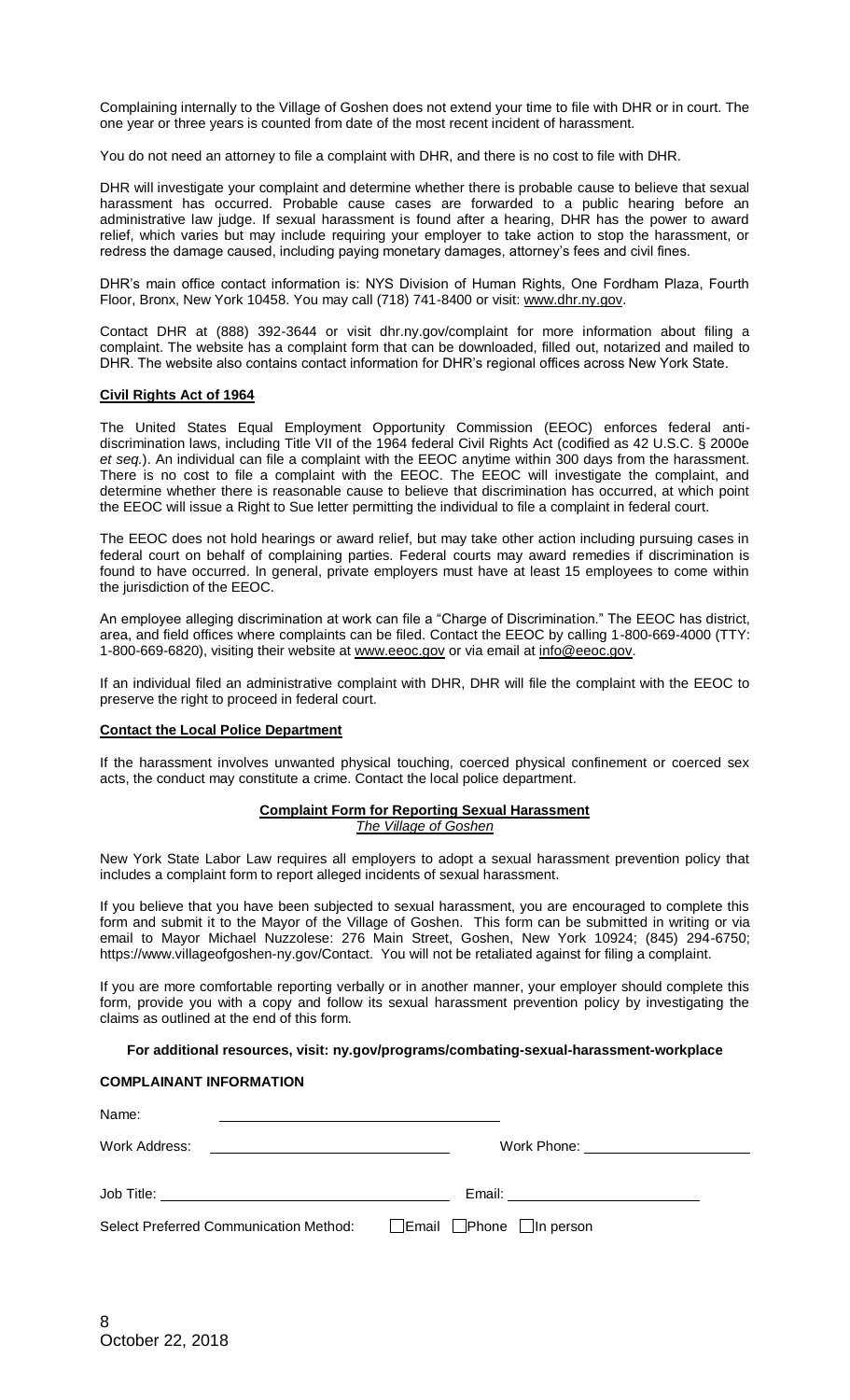### **SUPERVISORY INFORMATION**

|             | Immediate Supervisor's Name:                                                                                                                                                  |                                                                                                                                                                                                                                |  |
|-------------|-------------------------------------------------------------------------------------------------------------------------------------------------------------------------------|--------------------------------------------------------------------------------------------------------------------------------------------------------------------------------------------------------------------------------|--|
|             |                                                                                                                                                                               |                                                                                                                                                                                                                                |  |
| Work Phone: |                                                                                                                                                                               | Work Address:                                                                                                                                                                                                                  |  |
|             | <b>COMPLAINT INFORMATION</b>                                                                                                                                                  |                                                                                                                                                                                                                                |  |
| 1.          | Your complaint of Sexual Harassment is made about:                                                                                                                            |                                                                                                                                                                                                                                |  |
|             |                                                                                                                                                                               | Title: Title: Title: The Commission of the Commission of the Commission of the Commission of the Commission of the Commission of the Commission of the Commission of the Commission of the Commission of the Commission of the |  |
|             | Work Address: ___________________________                                                                                                                                     | Work Phone:                                                                                                                                                                                                                    |  |
|             | Relationship to you: Supervisor Subordinate CCo-Worker Other                                                                                                                  |                                                                                                                                                                                                                                |  |
| 2.          | Please describe what happened and how it is affecting you and your work. Please use additional<br>sheets of paper if necessary and attach any relevant documents or evidence. |                                                                                                                                                                                                                                |  |
| 3.          | Date(s) sexual harassment occurred:<br>Is the sexual harassment continuing? $\Box$ Yes $\Box$ No                                                                              | <u> 1980 - Jan Barat, amerikan bahasa perangan perangan perangan perangan perangan perangan perangan perangan per</u>                                                                                                          |  |
| 4.          | Please list the name and contact information of any witnesses or individuals who may have<br>information related to your complaint:                                           |                                                                                                                                                                                                                                |  |
|             | The last question is optional, but may help the investigation.                                                                                                                |                                                                                                                                                                                                                                |  |
|             | 5. Have you previously complained or provided information (verbal or written) about related incidents? If<br>yes, when and to whom did you complain or provide information?   |                                                                                                                                                                                                                                |  |
|             | If you have retained legal counsel and would like us to work with them, please provide their contact<br>information.                                                          |                                                                                                                                                                                                                                |  |
|             |                                                                                                                                                                               |                                                                                                                                                                                                                                |  |

On a motion by Trustee Gurda, seconded by Trustee Char, Anthony A. Pirillo is hereby appointed Part Time Police Officer for the Village of Goshen Police Department at a salary of \$24.10 per hour. This appointment takes effect upon satisfactory completion of pre-employment paper work, and includes a maximum probationary period of 18 months.

*Signature: \_\_\_\_\_\_\_\_\_\_\_\_\_\_\_\_\_\_\_\_\_\_\_\_\_\_ Date: \_\_\_\_\_\_\_\_\_\_\_\_\_\_\_\_\_\_*

Char aye Gurda aye Smith aye